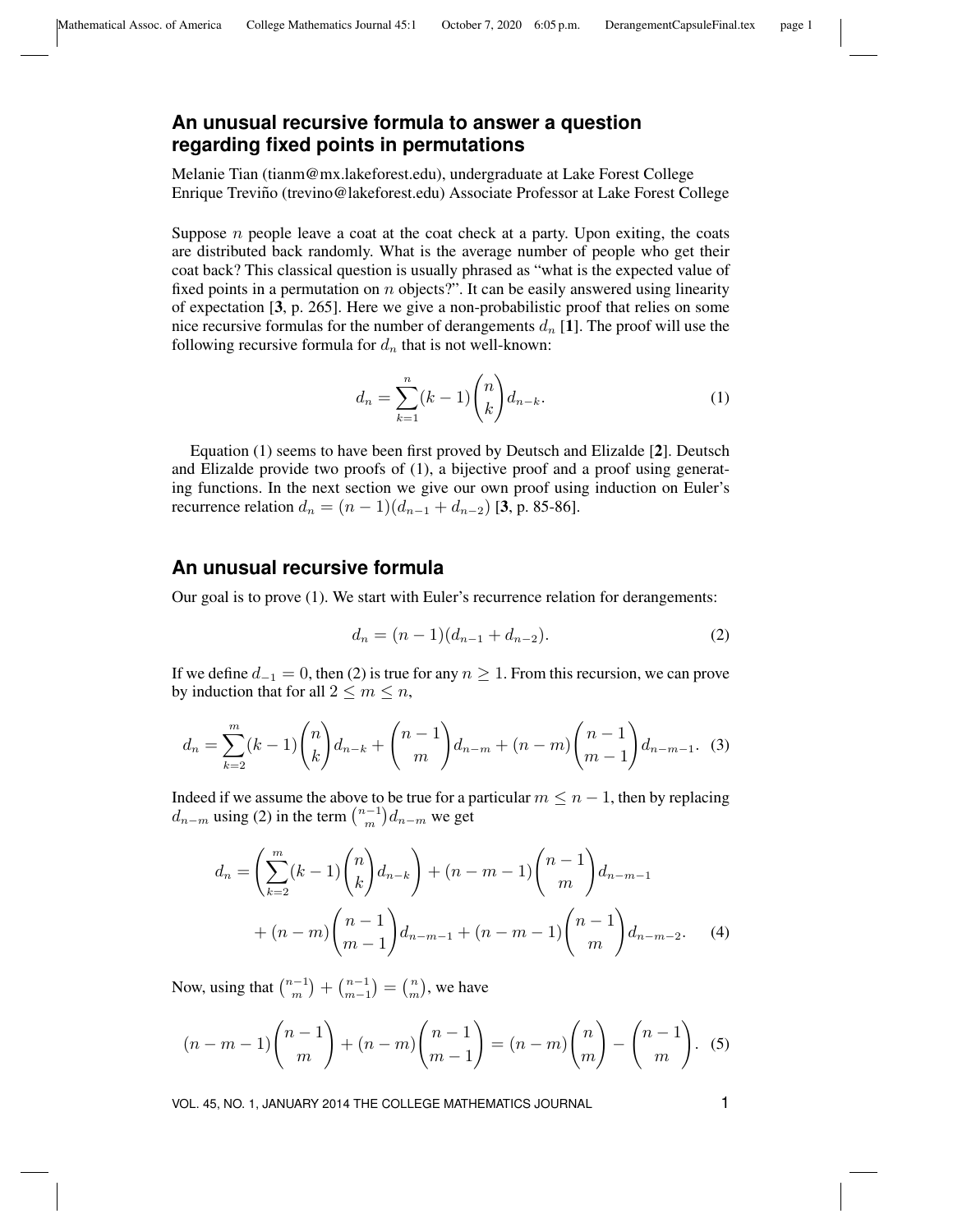By using  $(n-m)$  $\binom{n}{m}$  $\binom{n}{m} = (m+1)\binom{n}{m+1}$  $\binom{n}{m+1}$  in (5), we get

$$
(n-m)\binom{n}{m} - \binom{n-1}{m} = (m+1)\binom{n}{m+1} - \binom{n-1}{m}
$$

$$
= m\binom{n}{m+1} + \binom{n}{m+1} - \binom{n-1}{m} = m\binom{n}{m+1} + \binom{n-1}{m+1}.
$$

Replacing all of this in (4), we get

$$
d_n = \left(\sum_{k=2}^m (k-1) \binom{n}{k} d_{n-k}\right) + m \binom{n}{m+1} d_{n-m-1} + \binom{n-1}{m+1} d_{n-m-2},
$$

which completes the proof of (3). By considering the case  $m = n$  in (3), we get (1).

## **Average number of people getting their coat back**

Let  $A(n)$  be the average number of people getting their coat back. Note that the permutations with precisely k people getting their coat back is  $\binom{n}{k}$  $\binom{n}{k}$  $d_{n-k}$ . Therefore  $A(n) = B(n)/n!$ , where

$$
B(n) = \sum_{k=1}^{n} k \binom{n}{k} d_{n-k}.
$$
 (6)

Therefore by using  $(1)$  in  $(6)$ , we have

$$
B(n) = \sum_{k=1}^{n} {n \choose k} \cdot d_{n-k} + \sum_{k=1}^{n} (k-1) \cdot {n \choose k} \cdot d_{n-k}
$$
  
= 
$$
\sum_{k=1}^{n} {n \choose k} \cdot d_{n-k} + d_n = \sum_{k=0}^{n} {n \choose k} \cdot d_{n-k} = n!.
$$

The last equality follows from partitioning the  $n!$  ways of distributing n coats depending on how many people get their coat. For a given number k there are  $\binom{n}{k}$  $_{k}^{\left( n\right) }d_{n-k}$  ways of distributing the coats so that precisely  $k$  people get their coat.

So on average the number of people who got the right coat is

$$
A(n) = \frac{B(n)}{n!} = 1.
$$

Acknowledgment. The authors wish to thank the referees for their helpful suggestions.

Summary. We present a proof that the expected number of fixed points in a permutation is 1. The proof uses an unusual recursive formula for the number of derangements instead of the usual approaches with linearity of expectation or generating functions.